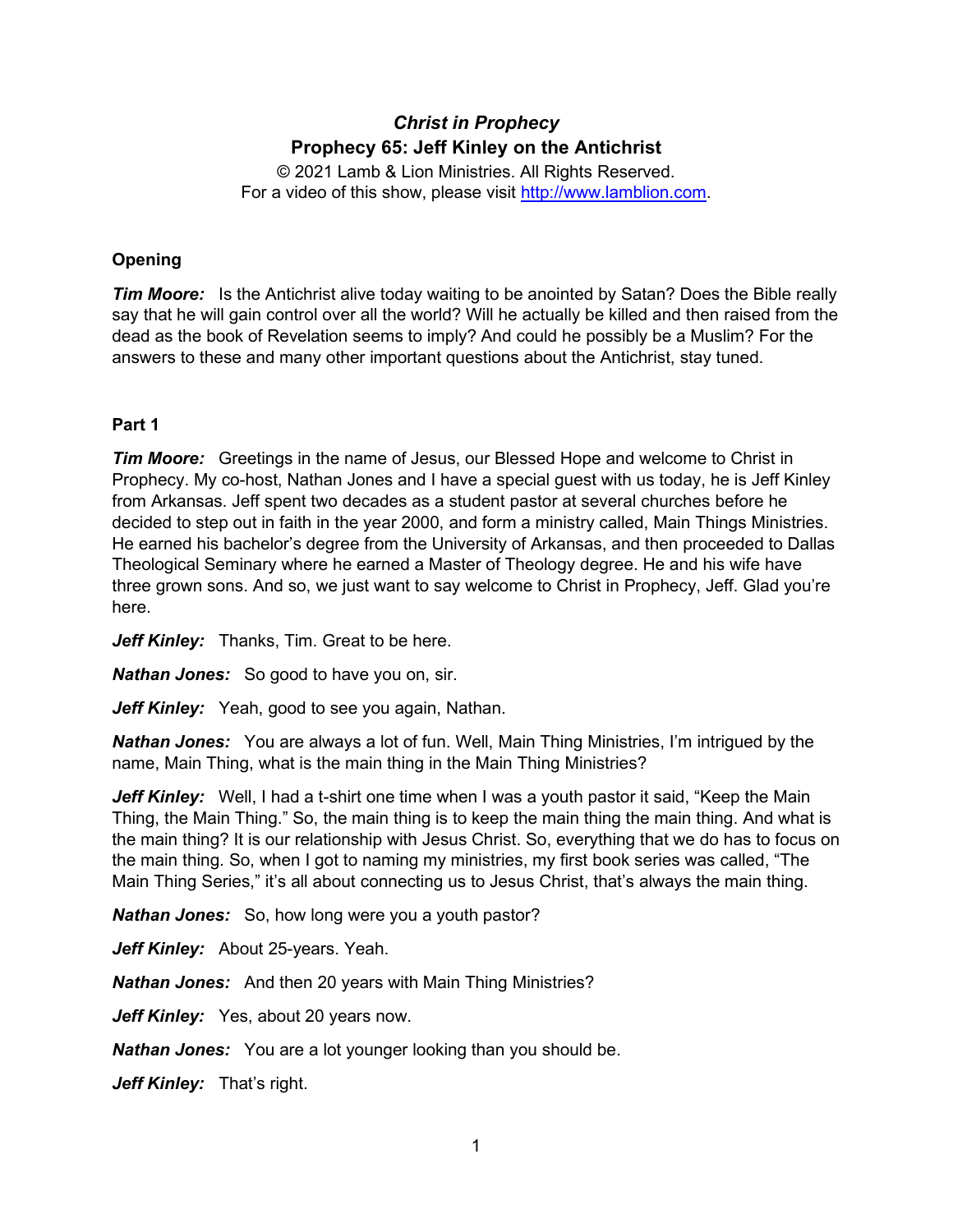*Tim Moore:* Yeah, he has preserved well as we like to say.

*Jeff Kinley:* I was born at an early age. Let's put it that way.

*Tim Moore:* Well, folks, Jeff is a very gifted communicator both as a speaker and as a writer. And he's the author of more than 30 books, this is the latest one, "An Interview with The Antichrist." And, Jeff, this is a fascinating tale, you use a fictional way of describing an interaction with the Antichrist by a young man who is essentially the narrator. How did you come about to use that fictional format? And then of course follow-up with a conclusion that is more just you explaining some questions that might be asked about the Antichrist.

*Jeff Kinley:* That is a great question. I think one of the things that my ministry right now is focused in on is reaching the next generation of Christians. And one of the ways you do that, being a good missionary, you speak their language, you go where they are. And so, in writing the fiction portion one of the things I discovered, all my children are Millennials, and their spouses as well, so one of the things that we discovered was they are reading historical fiction right now. They are reading books about World War II, which is amazing. I didn't think they were ever interested in that, but because it's fiction they are into it. So, I thought, oh, here's an idea, let's take scripture, let's put it into a fictional format to sort of bait them, to get them reading about. So, that will whet their appetite. My wife tells me that the fiction portion is sort of like breadcrumbs leading to the truth in the back of the book.

*Nathan Jones:* Wow, you know, Tim and I have a real heart for the youth too having teenagers, and twenty-year-olds. And so, it seems like fiction is the new way. Growing up it was heavy academic and theology books, my father sold books and Bibles for many years. He saw in the day it was heavy theology, and now it is devotional. In your research, as you put this book together, with 20 years and 45 in ministry, did you learn anything new? Was there something new to learn about the Antichrist?

*Jeff Kinley:* There is always something to learn, Nathan. That is the thing that I tell people that the more you dive into scripture, the more you find you don't know, so you continue learning. When I did a study on this and began to do my research one of the things I discovered that there are over 100 passages in the Bible that talk about Antichrist. Which I wasn't aware that there really were that many. Thirty-six times in the book of Revelation he is called the Beast. And the more you dive into his character, the more this sense of evil really comes out. Which really informed me and helped me write the fiction portion of the book, to sort of flesh out his character, and characteristics.

*Tim Moore:* Well, I tell you what, you captured really, a picture to me in a brilliant way just in the very first page of your preface, page 9, even at the preface where you said, "That he will have the charisma of John F. Kennedy, the mystique of Barack Obama and the arrogance of Alexander the Great." And we could add a whole host of other politician figures today who have a sense of arrogance about them.

## *Jeff Kinley:* Yes.

*Tim Moore:* But to say that he is going to be a terribly charismatic, a man with mystique, and yet a person who has tremendous arrogance. I thought those were great ways to communicate that idea.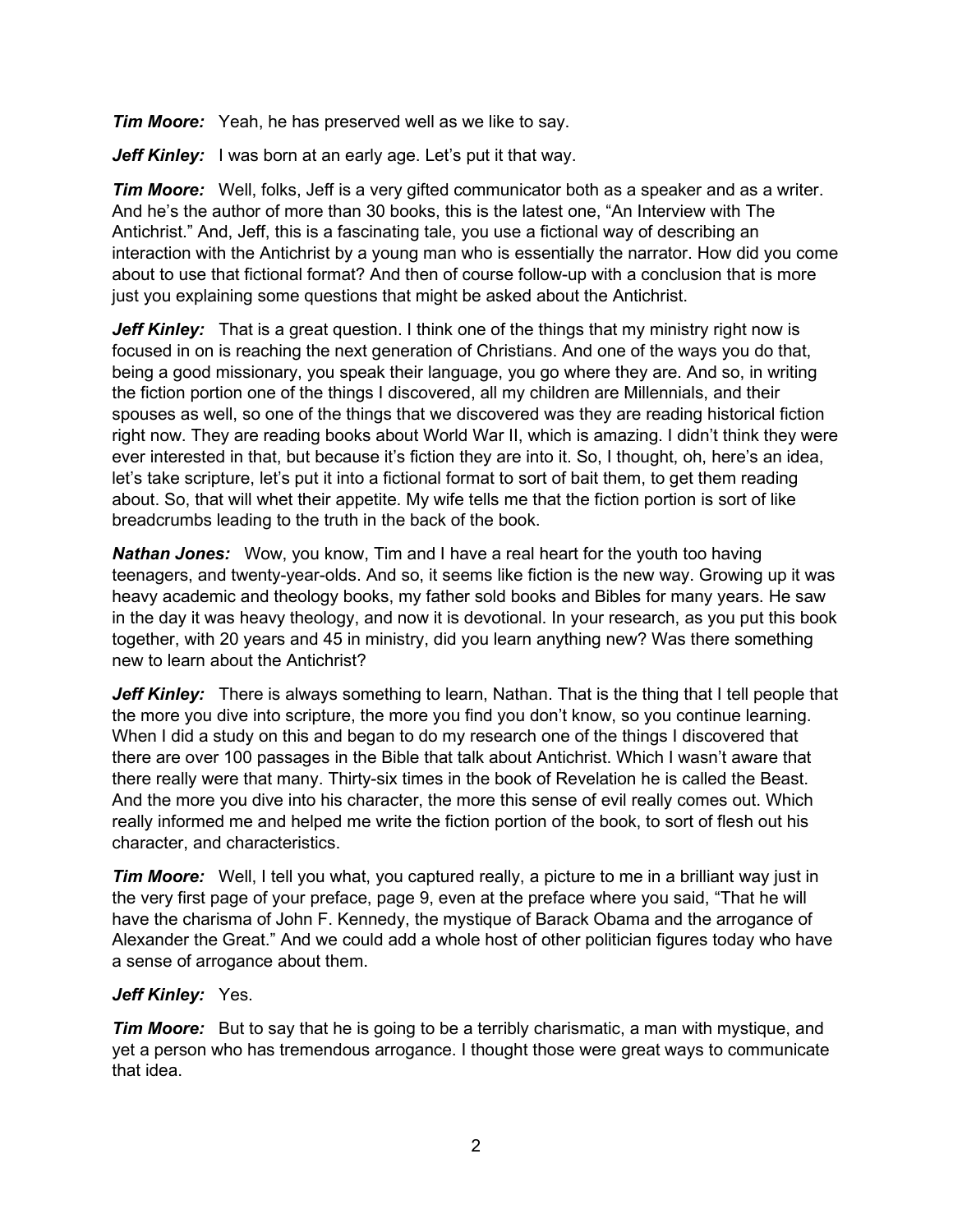**Jeff Kinley:** Yeah, and he is someone who is going to be groomed by Satan. If you think about it, this is Satan's his masterpiece. It is something Satan has wanted to do, since the Garden really, is to embody an individual and to be able to personify himself to incarnate himself into a human being, again mimicking the real Christ. And so, when Satan does that, obviously he has his characteristics come out. The Bible tells us he can disguise himself as an angel of light. So, Satan himself is cunning, he is deceptive, he is charming, but he is the root of evil itself.

*Tim Moore:* So, to follow-up on that if you say that he is sort of the culmination of this person that Satan has poured into, do you think that there is one individual, or do you think there have been potential Antichrist throughout history that Satan has poised, and ready to bring to the fore when the moment presents itself?

Jeff Kinley: Yeah, that is a good question. I think Satan has probably had a candidate for Antichrist in every generation, because he doesn't know God's timetable. He doesn't know when the Rapture is going to occur. And so, he's probably been grooming several people. I think Hitler was a classic case of this, I think he probably embodied a lot of his characteristics, obviously trying to kill the Jews, and things that he attempted to do. So, I think there's been a candidate in every generation. However there has never been a time where all the signs begin to converge like they are in our current generation, so that tells us that Antichrist really could be on the horizon.

## *Tim Moore:* Very true.

*Nathan Jones:* Wow, that makes a lot of sense. Well, does that mean then, and we get this question a lot, if the Antichrist does come today, and I think we all agree the signs of the time say we are living in that season, does he know he is going to be the Antichrist?

*Jeff Kinley:* Yeah, that is a great question. Scripture doesn't exactly tell us the answer to that. However, when we get to the midpoint of the Tribulation something happens in the personality of the Antichrist. He goes from being this cunning leader, this peace provider, to this Devil filled tyrant. And so, there is a switch that is flipped at that mid-point of the Tribulation. So, if there was a time when the Antichrist would say to himself, I think I'm the Antichrist, it would definitely be that time.

*Tim Moore:* Well, I think that in history there are plenty of examples of people who have been perhaps motivated in a more positive manner, but then they became warped in their own arrogance, and their own conviction. Joseph Stalin at one point was a student of theology.

## *Jeff Kinley:* That's right. Yeah.

*Tim Moore:* I don't think he was a Master of it, like you Jeff, but he actually studied theology. And then of course as he became consumed with power, he obviously went into a very different direction and murdered millions and millions of people in Russia and throughout the Soviet Union. So, sometimes I think people can be deluded even with their own pursuit of power, and ambition.

## *Jeff Kinley:* Yes.

*Nathan Jones:* What is the old saying- absolute power, corrupts absolutely. And that might be the case for him?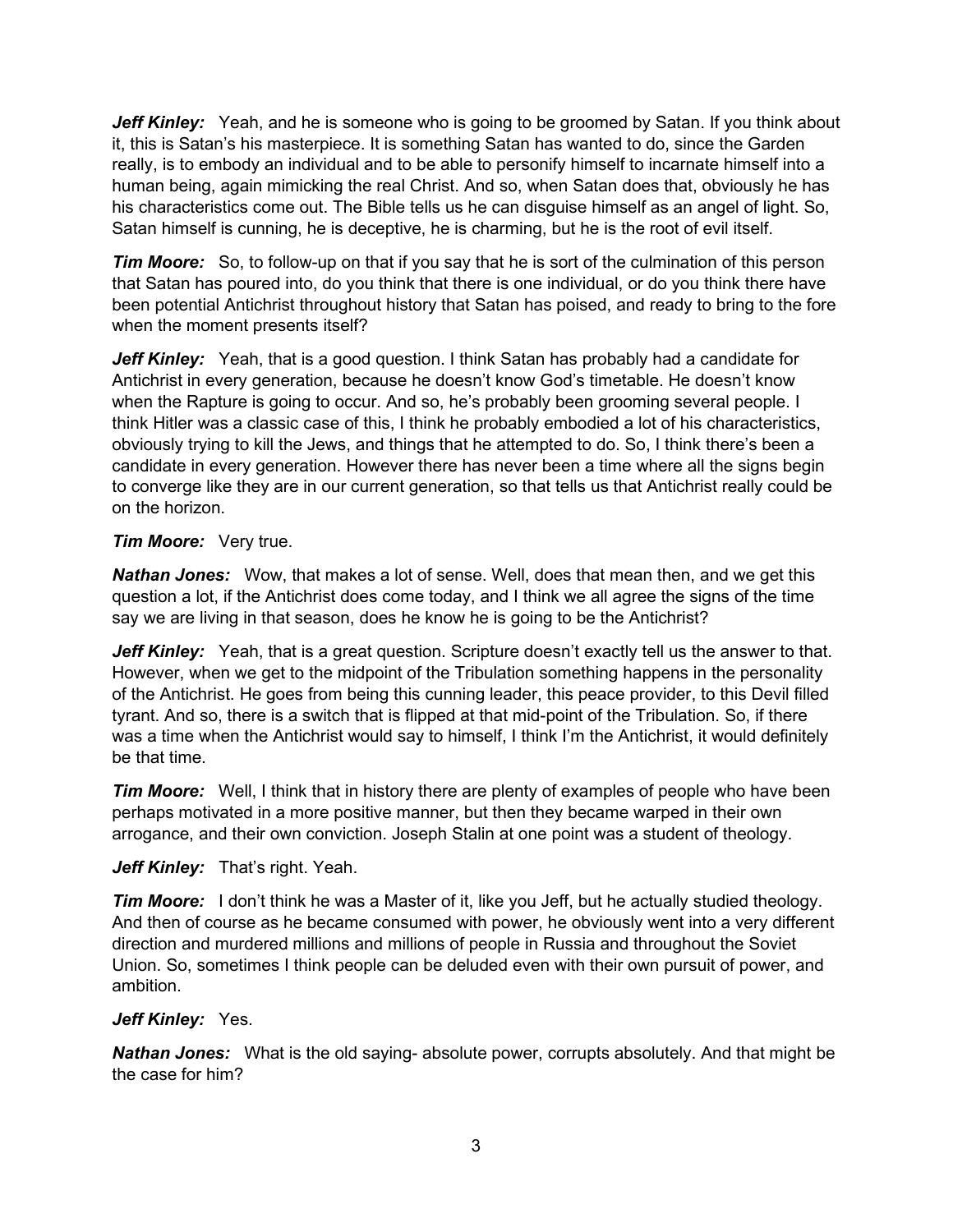Jeff Kinley: Yeah, I think so too. And think about this too, that Satan partners with the sin nature. I mean Scripture says we are evil enough as we, "the heart is deceitfully wicked above all things. Who can know it?" Jeremiah 17:9.

## *Tim Moore:* Very true.

**Jeff Kinley:** But you think about with the Antichrist Satan is going to actually embody this person, he is going to enter into this person. There have only been two people in history that scripture says that that is true of, one is Judas Iscariot, and the other is the Antichrist. So, I believe that he is going to completely control him, completely possess him. Whether or not he knows he's the Antichrist we don't really know, but that partnership with that sin nature, I think, is enough to get him where he needs to be.

## *Tim Moore:* Wow, that is a good point.

*Nathan Jones:* Well, you said something about flipping a switch. And it seems there was an event that happened that flipped the switch for the Antichrist, and that was, it appears he's murdered and then resurrected from the dead. How did you take in your book, "Interview with the Antichrist" what position did you take, and what are the other positions about that interpretation?

*Jeff Kinley:* Yeah. Well, in the book, it is told from the perspective of a young Belgium journalist named Julien. And he through a series of events gets invited to be the official biographer of this newly, elected leader of the known world, this European Alliance thing, and so, going behind the scenes it is told from his perspective. So obviously in the book he believes that the Antichrist has been killed, legitimately, and is truly raised from the dead. In fact, I have the Antichrist figure here talking about what he experienced on the other side, and what he embodied during that time. And then as he comes back he's really a new person, he is reborn, if you will. There are basically two theological positions on this. One is that the Antichrist is not really killed, but it is a huge rouge, it is deception, and therefore his resurrection to life is also a deception. Scripture does say that in 2 Thessalonians chapter 2 that the Antichrist will have supernatural signs and wonders that he will perform, you see that also in Revelation 13. Those same two Greek words are the same words describing the miracles of Christ as well. So, on the one hand you see at the very least these miracles are going to be as convincing as the miracles that God Himself did. So, from that sense the deluding influence is going to come upon the world, and in that sense you could say, whether it is a real resurrection or not, people are going to believe that it is a real resurrection.

*Tim Moore:* Maybe that is the bottom line.

## *Jeff Kinley:* Yeah.

*Tim Moore:* People believe in their deluded minds, and so you really don't answer that question completely and then I respect that. But, as far as the perception, and the belief, and today we have people that believe in all sorts of things that are clearly not true, but in their minds they are real and true. And so, that's kind of what matters.

*Jeff Kinley:* Yeah, that is a great point, Tim. And you think about this, in the generation that we are living in right now it takes so much to wow people. I mean we're not impressed with anything in our generation. We hold in our hands a device that has more technology than the whole NASA Space Program, the Apollo Space Program.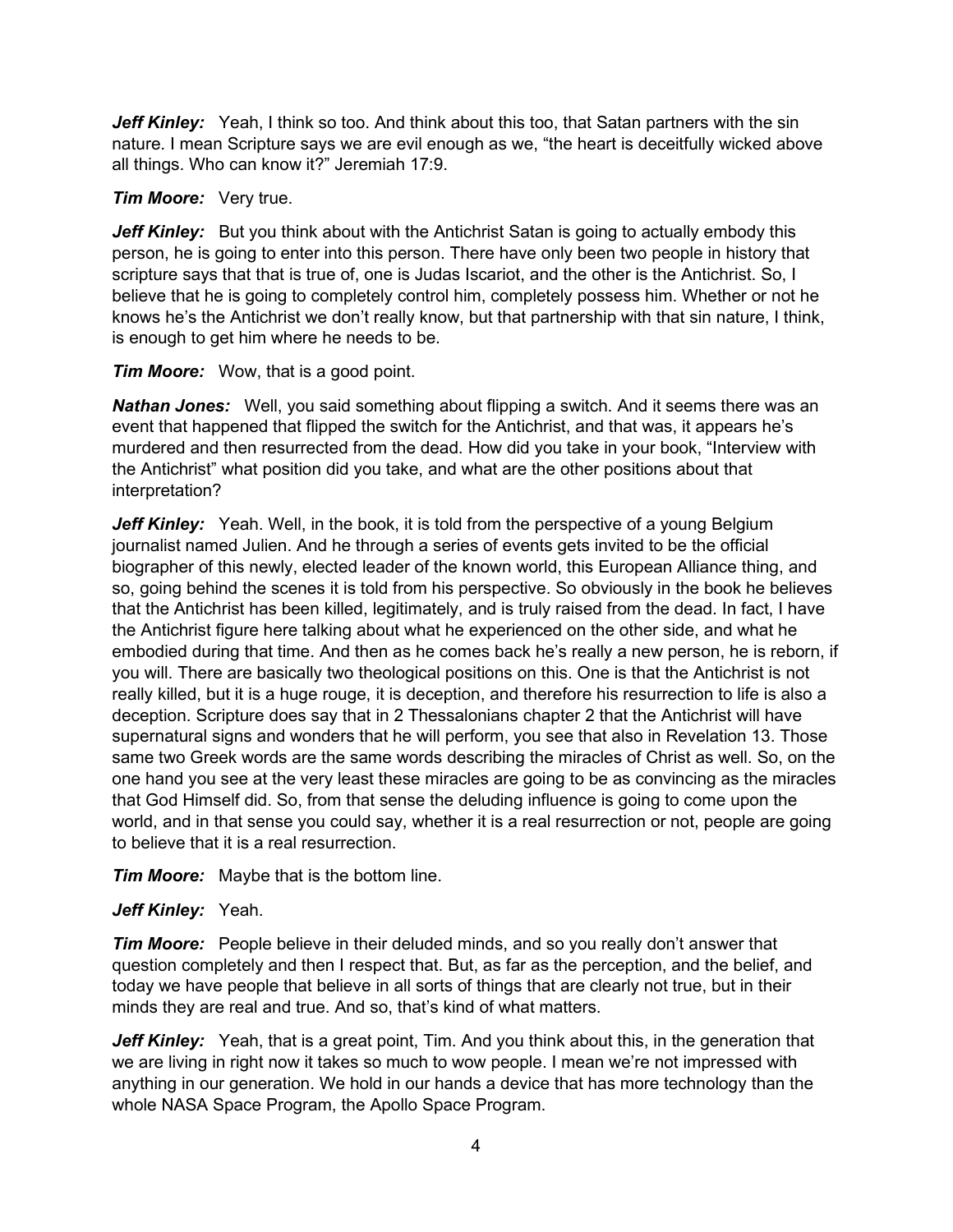## *Tim Moore:* Right.

*Jeff Kinley:* So, it takes a lot. So, apparently this resurrection is, or this supposed resurrection is going to be so convincing that billions in the world are going to bow before this person to take his mark and to declare themselves to be allegiant to the Antichrist.

*Nathan Jones:* I like how in the book you took it that he heard a voice from the other side, and the voice got louder and louder over time. And it very much parallels demon possession. You hear people who start dabbling in the occult, and witchcraft, they start hearing a voice and soon the voice is dominating, and then it has taken over their thoughts, and eventually it takes over them.

Jeff Kinley: Yeah, I have a point in the book where he says, "Now, I don't really know which is the voice and which is me." So, now I've become one, basically, with this other entity, this other force that is outside.

*Tim Moore:* It is so very, very dangerous.

#### *Jeff Kinley:* Yeah.

*Tim Moore:* Well, I think it is fascinating to think that this person can be alive today, obviously poised to step in if opportunity presents itself. We obviously believe that as the Lord brings about the Rapture then the world condition will descend into chaos. I like to say for instance in our own country there are Christians scattered in every sphere. There are Christians in the military, as your son was, there are Christians in academia and business, in government, there are even Christians in most churches. And when the Rapture occurs the world will descend into chaos. I mean 2020 will look like child's play compared to the economic depression, and destruction, and out of this calamity one individual will step forward to say, "I can fix this. I have a solution. Just unite behind me."

*Jeff Kinley:* Oh, absolutely. In fact, that is what current world leaders are calling for. They are calling for a centralized government. A great global reset. We've had everybody from John Kerry to former Prime Ministers of England calling for this thing. And of course, there has to be a leader, there has to be one person to bring that. If right now if one person stepped forward and brought peace, and calm to this world, who cured COVID, who did all these things, I guarantee the entire world would follow this person.

*Nathan Jones:* Ah, so we know it is Bill Gates then.

*Jeff Kinley:* Exactly.

*Tim Moore:* No, I doubt that.

*Jeff Kinley:* With his famous vaccine.

*Tim Moore:* Well, I tell you what folks, we are going to take a brief break and when we return we are going to continue this conversation about whether the Antichrist could be around today.? Who it could possibly be. And whether he would be a Muslim? As well as other important questions. Stay tuned.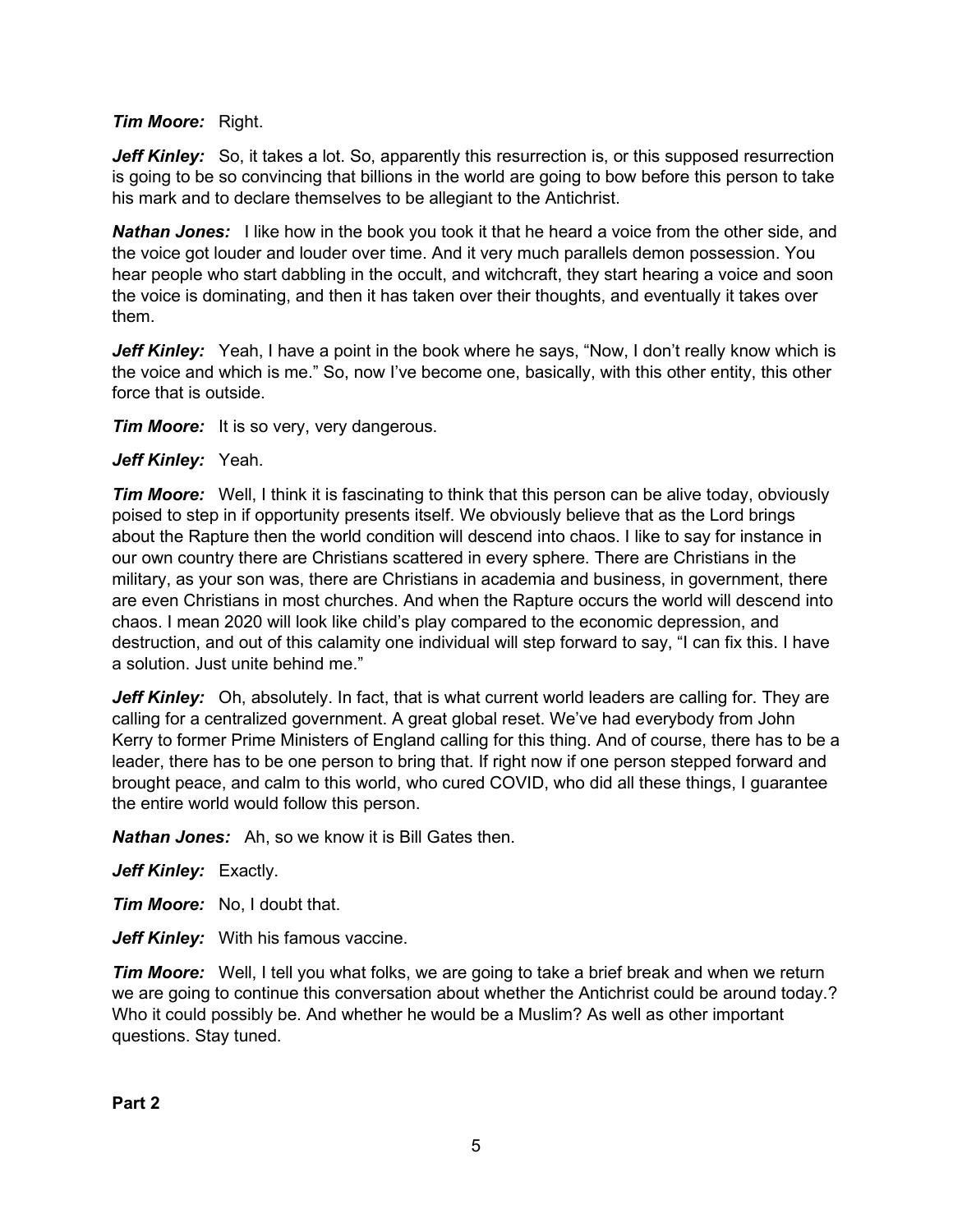*Nathan Jones:* Welcome back to our interview of Jeff Kinley, the prolific author of a new book titled, "Interview with the Antichrist: His Hour Has Come." Hey, Jeff, let's pick up where Tim left us. We know the origins of the Antichrist, he rises out of Europe, but he has religious background as well. And it seems like Joel Richardson, and Wally Shoebat and others have made a big case for the Antichrist being a Muslim. Do you believe that the Antichrist will be a Muslim, or what religion does he come from?

*Jeff Kinley:* Well, I think one of the ways that people arrive at that conclusion is the Muslim messiah, he's called the Mahdi. And this Mahdi has similarities with our Antichrist; he rides a white horse, he reigns for seven years, he kills Jews, he has a headquarters in Jerusalem for a while, that type of thing. But really our information, our best information is from the Scripture, not from the Muslim scriptures, so to speak, not from the Qu'ran. And when we examine that we see that he rises out of the sea of humanity, as you said. But the thing, the problem that I have with a Muslim Antichrist is that he does things that I don't see a Muslim doing. I don't see a Muslim allowing the Jews to rebuild their temple on the third most holy Muslim site, Islamic site. I don't see that. I also don't see them making a peace treaty with Israel, which is something Muslims don't typically do. But the greatest thing I don't see a Muslim do is claiming to be greater than Allah.

*Tim Moore:* Of course, yeah, claiming to be God.

Jeff Kinley: Yeah, claiming to be God.

*Nathan Jones:* He'd be killed, right?

Jeff Kinley: Yes, he would. And he clearly does claim to be God. So, for those reasons I don't really see him as being a Muslim. So, that tells me he's probably then a Gentile. So, that's kind of where I went with that.

**Nathan Jones:** But what is this religion? He worships the gods of fortresses. Does this mean he is like a war monger?

**Jeff Kinley:** Yeah, in Daniel 11 it talks about that basically he has no desire for women. And so, people say well, could he be a homosexual? But the very next phrase really explains that, but he honors a god of fortresses. I think this speaks to the fact that the Antichrist is pursuant of power. He wants control, that is his ultimate deal, that's his end game, which is Satan's end game as well. He wants power, and control over the world. And so, really I think he just doesn't have time for a relationship, but that he is pursuing control, and for military might really from the very beginning. He is developing this huge military force which at the end is going to be at his disposal. So, I think that means that he really pursues the power, and that power has to come through enforcement through the military.

*Tim Moore:* I think clearly there have been individuals in the past in history who had a similar kind of motivation. They were so focused on power, that relationships, and even romantic relationships were not at the forefront.

#### *Jeff Kinley:* Right.

*Tim Moore:* So, Hitler had a girlfriend, but for the most part he was so fixated on power and expanding his empire that that was not on his list of priorities, and I would agree with you.

*Jeff Kinley:* Absolutely.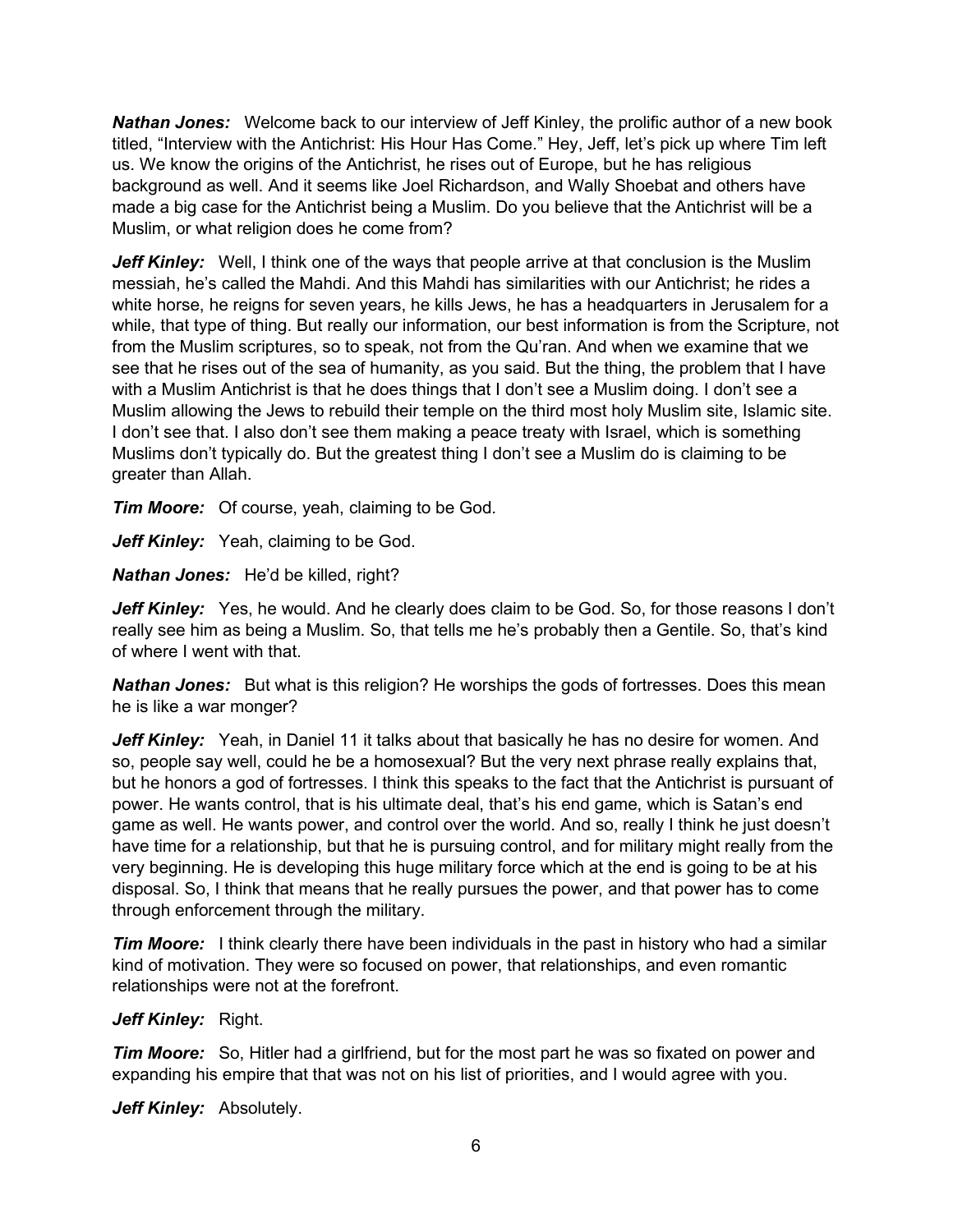*Tim Moore:* I would submit the Muslims today would claim that Jerusalem is key in their ideology, but it is not actually even referenced in the Qu'ran by name. So, even the idea of the Mahdi, they've borrowed many elements of Christian.

*Nathan Jones:* Oh, yeah it is 600 years later, that Mohammad.

*Tim Moore:* Yeah.

*Jeff Kinley:* Right.

*Tim Moore:* So, they borrowed many elements of even the Mahdi itself from Christianity in a confused manner. So, I would dismiss that claim as well. I agree with Nathan that this would be a Gentile person. And the faith, if you will, of the fathers, he just doesn't have much time for that because he is so focused on power.

## *Jeff Kinley:* Right. Yeah.

*Tim Moore:* Well, one of the other things that you address is clearly his fixation, his obsession with the Jewish people in the second half of the Tribulation. How does that come about? And I think we've already kind of touched on it but explain how the Antichrist turns from signing a peace treaty with the Jews to wanting to obliterate them all together.

**Jeff Kinley:** Yeah, well, again it is all part of Satan's great deception, satanic deception. In Revelation 12 we have the second, or really the third coup in Heaven, really it is the last coup that Satan attempts on Heaven. The Bible tells us that Michael and the archangels cast them down to the earth. And during that time, it says, "The Devil becomes enraged with a great wrath." And this particular phrase, the way it's poises is never mentioned any other time. So, basically what happens is Satan realizes, and then it says in the very next phrase it says, "because he realizes his time is short." So, now he realizes that the clock is ticking. One of the dichotomies that we see about Satan and about the Antichrist is that they both have to know that can't win this thing, but they still believe they can. I mean even at the very end when he is gathered on the battlefield of Armageddon he's there because he believes he's going to win. And the Bible says the whole world will see Christ come back, Revelation 1:7. I think perhaps Satan and the Antichrist could be behind broadcasting that thing, because they think, they want the world to see how they are going to defeat him.

## *Tim Moore:* Wow.

*Jeff Kinley:* But to answer your question more pointedly, Tim is that he launches three attacks on the Jewish people in the rest of Revelation chapter 12, he goes after them. I call it the midpoint massacre because it happens at the midpoint of the Tribulation period. Now, why is this such a big deal? Well, you consider that Satan knows that from the Jews came the Messiah. That obviously is a huge craw to him. But also, the Jews wrote the Scripture. But in the end for the Antichrist, and through Satan he understands that if there are no Jews left to call upon the Messiah to save them, the Messiah will not return at the Second Coming, meaning I can continue to rule the world in perpetuity. And so, if he can kill the Jews he can prevent, theoretically speaking of course, Jesus Christ from returning.

*Tim Moore:* Well, I think there is one other rational that in his deluded mind he would pursue, and that is to harken all the way back to the beginning to prove God a liar. If there are no Jews for God to keep His promises to. For them to look upon Him, and for Him to bring salvation to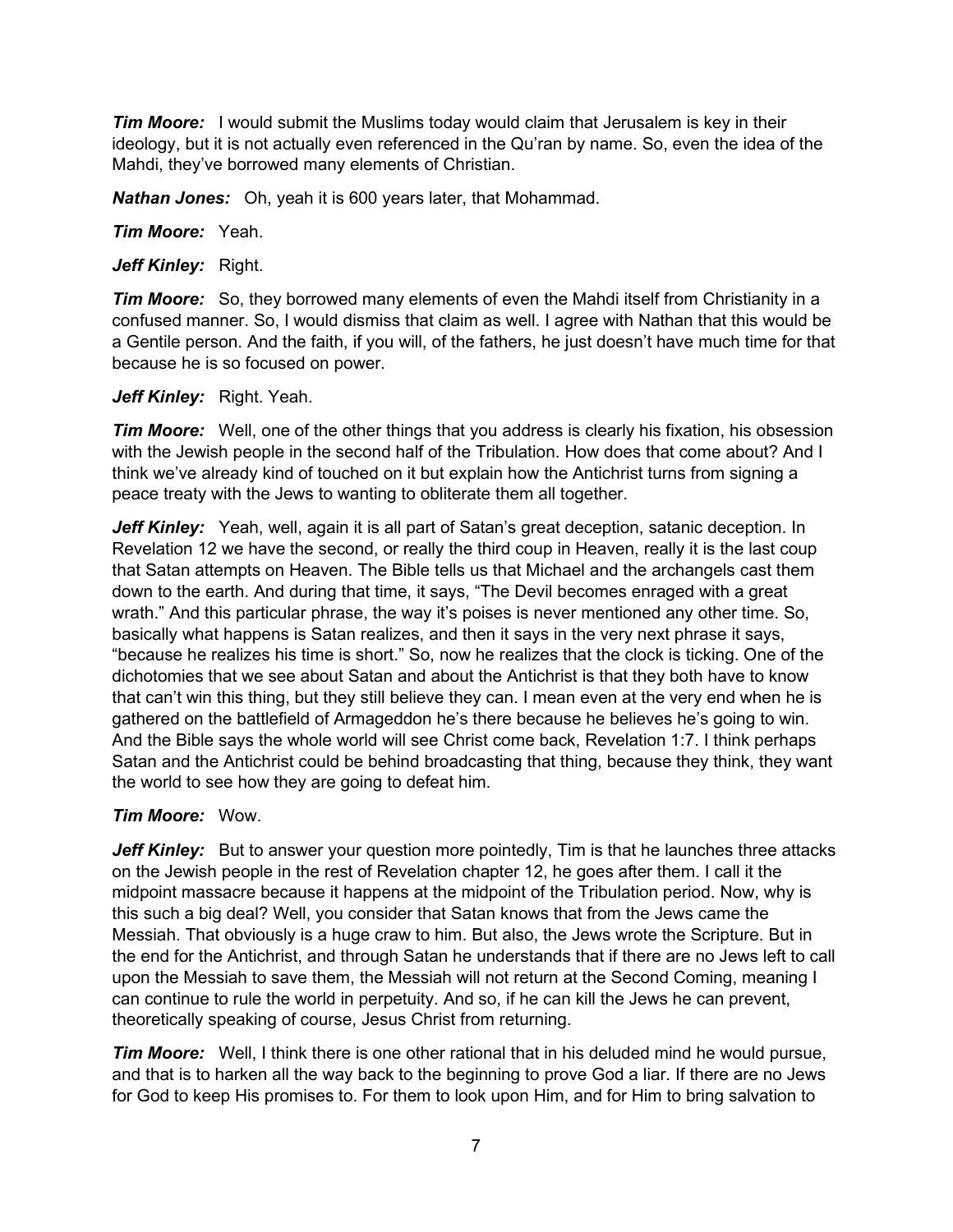the Jewish people, then God would be proven a liar. And I think Satan has always endeavored to prove God a liar, at least convince people that God is a liar. God is not a liar; He honors every promise to the Jewish people, and to us, so Satan himself is the father of lies.

*Jeff Kinley:* That's right. John 8:44. And he says in Genesis, that is the first thing he did was question the integrity of the Word of God.

*Tim Moore:* Yes, exactly right.

*Jeff Kinley:* And I think that is what he has been doing ever since, and he's doing it today.

*Nathan Jones:* And it seems like Satan always follows the same strategy. You can hear Satanic music today, like "The Humbling River" which talks about everybody gathering, we can overcome this is we gather. We see at the end of Tribulation, Armageddon, he gathers all the people, not just the armies of the world together. At the end of the Millennial Kingdom, he gathers all in rebellion, he thinks that if he can create a big enough army he can overthrow God. And God wins every time. And Satan seems so deluded thinking that this strategy, and he uses the same strategy again and again.

Jeff Kinley: Yeah. It's the epitome of self-delusion. I mean Satan is the poster child for that. And I think when we get into the Antichrist he is the human element for that, for that selfdelusion. And think about it, the essence of deception is that you don't know you are being deceived. So, if you believe this, and you are being deceived, you don't know that is really happening. That is what happened with Antichrist.

*Tim Moore:* It is, and Hitler, back to that example at the very end of his reign over Germany as the whole nation is falling apart around him, is trying to command different units, in places that no longer existed.

## *Jeff Kinley:* Right.

*Tim Moore:* And so even his top lieutenants knew that he was completely over the edge delusional. Well, we want to touch on a few things, but one of the elements that you brought up was the Antichrist being located in Babylon. So, without getting off on that tangent too long, why would you suggest Babylon as being the place of his headquarters? I know Revelation talks about Babylon, but what are some of the other options that you found in your study?

*Jeff Kinley:* Yeah, well there are basically two views on this, one that it is in Babylon, one that it is in Rome, those are the two big ones there. But a couple of things, Babylon has always been kind of the seat, the hotbed of rebellion against God ever since Genesis 11 with Nimrod. It is mentioned over 300 times in the scripture, almost every time, except for maybe one it is a literal city. When we get to the book of Revelation it is mentioned 44 times out of 404 verses, so 11% of the book of Revelation mentions Babylon. And then also, people talk about, well, it could be symbolic, and that is possible as well. But Babylon is strategically located, at a point with the Euphrates River, which is very strategic in the book of Revelation. It is also going to be a place where demons are released during that time as well. So, those are some reasons. And then also there are just some practical reasons there are great vast oil reserves in the area, it is a great place where countries really come together. So, that really could be, if you take it from a literal standpoint it could be Babylon. Some people think well, it might be Rome and tying in the Roman Church, and that type of thing, so there is debate on the issues. But what I did in the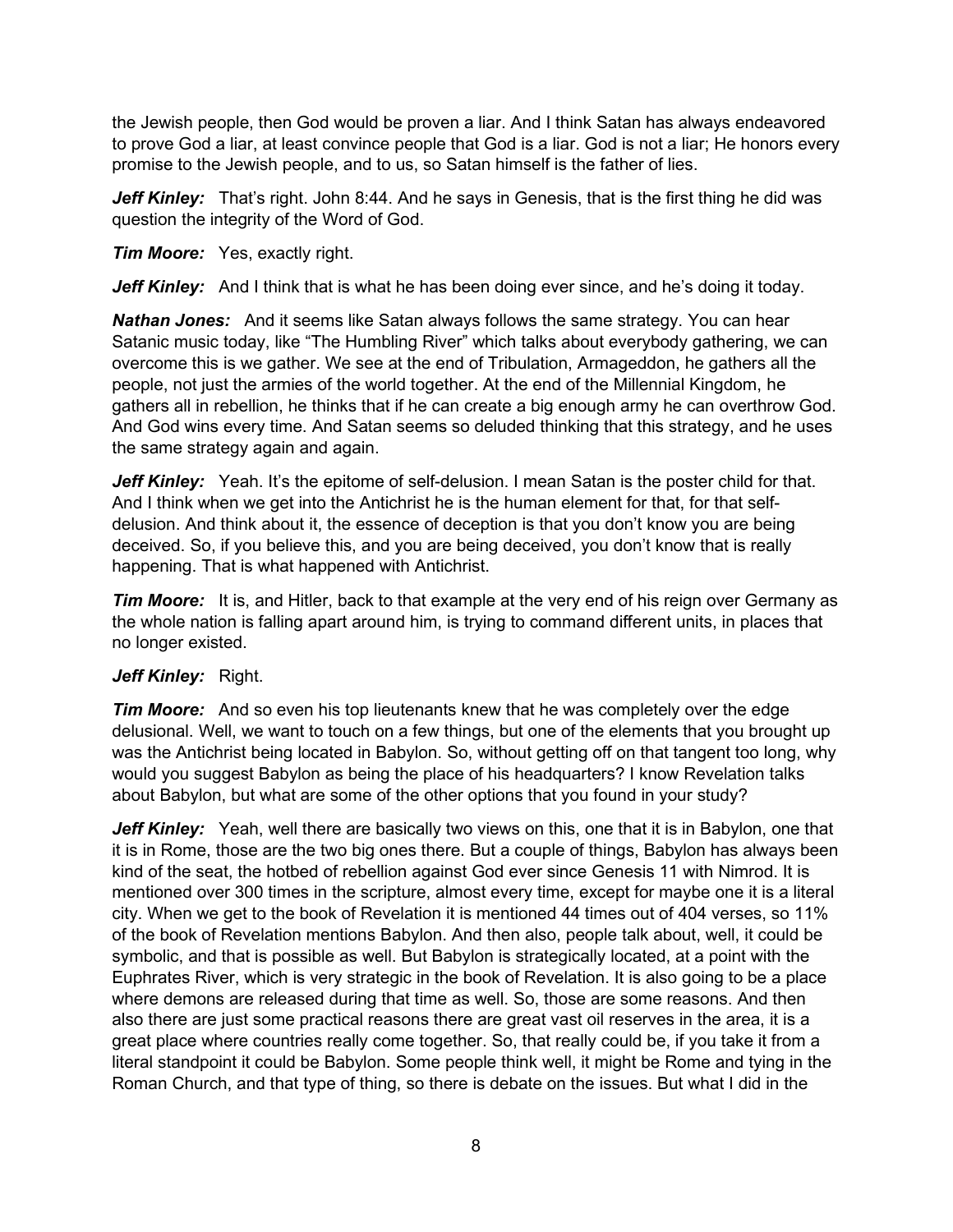book, actually with the fiction part guy, I started with him being in Rome, and I ended up in Babylon.

**Nathan Jones:** Yes, and I thought, and you put the religious center in Jerusalem which is a lot will argue is the third option, so you kind of covered all your bases.

## *Jeff Kinley:* Yes.

*Tim Moore:* So, you kind of split the baby, there I would say, Jeff. That was a good part of places.

*Jeff Kinley:* Make everybody happy.

*Tim Moore:* Yes, sir. Well, we are not going to fixate on that, but one of the things that a lot of people question today is the concern over the Mark of the Beast. Now, obviously we get questions almost every day.

#### *Jeff Kinley:* Oh, yes.

*Tim Moore:* You know, if I take the COVID vaccine is that the Mark of the Beast? And are we in the Tribulation? So, address those two questions kind of as a combine.

*Jeff Kinley:* Yeah, I think it is very important for Christians to look at what the Bible actually says. There is a lot of rumor, lot of speculation, a lot of white noise, what does the Bible say? The Bible says the Mark of the Beast is going to be an actual mark on the hand, on the forehead.

## *Tim Moore:* Yes.

Jeff Kinley: And it's not going to happen until the midpoint of the Tribulation period. So, if we are in the Tribulation, and the vaccine is the Mark of the Beast, we are in the middle of the Tribulation, not just the Tribulation. Obviously, it's not going to be a vaccine, it is going to be an actual mark, the Greek word "charagma" there. We are not in the Tribulation period. Why? Because the Antichrist has not signed a peace treaty with Israel. He has not been revealed. And we are not seeing the things that we begin to see in Revelation chapter 6, with the wars, and the plagues and that type of thing. Certainly, there are foreshocks, there are previews. We are hearing almost the melody of Revelation being played in the background music right now, but we are not actually in it. When we get in it, if you are in it and you know you're in it, you've been left behind, because I don't believe Christians are going to be a part of that time period.

*Nathan Jones:* Well, there are two ways to avoid the Tribulation, one for believers, and one for unbelievers, right? What is the way for believers?

*Jeff Kinley:* Yeah, well, the way for believers is the Rapture of the Church. Jesus promised to come back and rescue us from the wrath that is to come. And the context of that passage is speaking of the Day of the Lord, in the end times. So, I believe Jesus is going to Rapture His Bride, come back just as He promised in John chapter 14, so that we can be with Him forever. For unbelievers, very important that they call upon the name of the Lord right now, while they are listening to these words, while there is any inclination about they might want to do that at some time, the Bible says now is the day of salvation, because the longer we harden our hearts, the more harden our heart gets, and the darker our minds become.